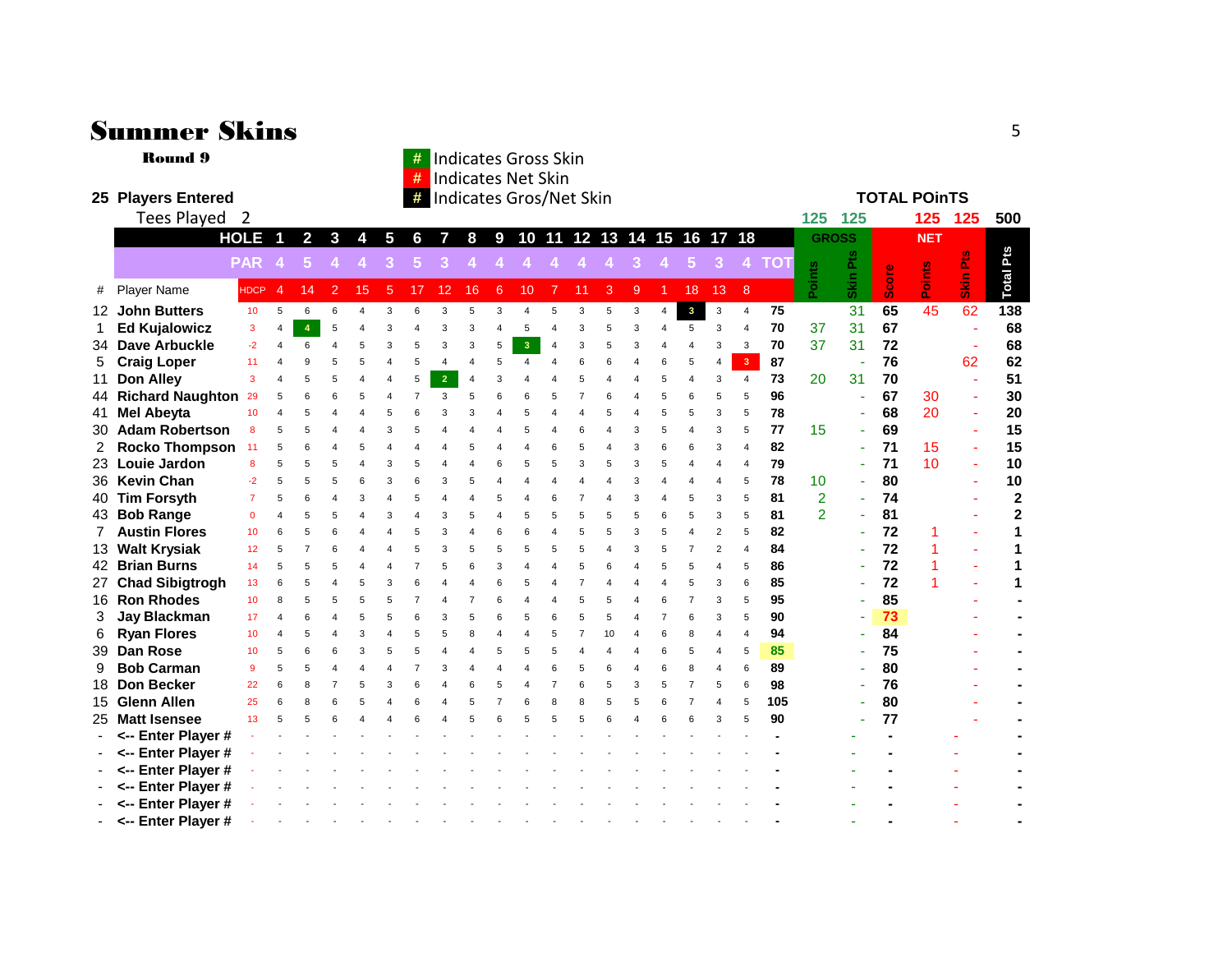| <-- Enter Player #   |  |  |  |  |  |  |  |  |  |  |  |  |  |
|----------------------|--|--|--|--|--|--|--|--|--|--|--|--|--|
| - <-- Enter Player # |  |  |  |  |  |  |  |  |  |  |  |  |  |
| - <-- Enter Player # |  |  |  |  |  |  |  |  |  |  |  |  |  |
| <-- Enter Player #   |  |  |  |  |  |  |  |  |  |  |  |  |  |
| <-- Enter Player #   |  |  |  |  |  |  |  |  |  |  |  |  |  |
| <-- Enter Player #   |  |  |  |  |  |  |  |  |  |  |  |  |  |
| - <-- Enter Player # |  |  |  |  |  |  |  |  |  |  |  |  |  |
| - <-- Enter Player # |  |  |  |  |  |  |  |  |  |  |  |  |  |
| <-- Enter Player #   |  |  |  |  |  |  |  |  |  |  |  |  |  |
| <-- Enter Player #   |  |  |  |  |  |  |  |  |  |  |  |  |  |
| <-- Enter Player #   |  |  |  |  |  |  |  |  |  |  |  |  |  |
| - <-- Enter Player # |  |  |  |  |  |  |  |  |  |  |  |  |  |
| <-- Enter Player #   |  |  |  |  |  |  |  |  |  |  |  |  |  |
| <-- Enter Player #   |  |  |  |  |  |  |  |  |  |  |  |  |  |
| <-- Enter Player #   |  |  |  |  |  |  |  |  |  |  |  |  |  |
| - <-- Enter Player # |  |  |  |  |  |  |  |  |  |  |  |  |  |
| - <-- Enter Player # |  |  |  |  |  |  |  |  |  |  |  |  |  |
| <-- Enter Player #   |  |  |  |  |  |  |  |  |  |  |  |  |  |
| <-- Enter Player #   |  |  |  |  |  |  |  |  |  |  |  |  |  |
| <-- Enter Player #   |  |  |  |  |  |  |  |  |  |  |  |  |  |
| - <-- Enter Player # |  |  |  |  |  |  |  |  |  |  |  |  |  |
| <-- Enter Player #   |  |  |  |  |  |  |  |  |  |  |  |  |  |
| <-- Enter Player #   |  |  |  |  |  |  |  |  |  |  |  |  |  |
| <-- Enter Player #   |  |  |  |  |  |  |  |  |  |  |  |  |  |
| - <-- Enter Player # |  |  |  |  |  |  |  |  |  |  |  |  |  |
| - <-- Enter Player # |  |  |  |  |  |  |  |  |  |  |  |  |  |
| <-- Enter Player #   |  |  |  |  |  |  |  |  |  |  |  |  |  |
| <-- Enter Player #   |  |  |  |  |  |  |  |  |  |  |  |  |  |
| <-- Enter Player #   |  |  |  |  |  |  |  |  |  |  |  |  |  |
| - <-- Enter Player # |  |  |  |  |  |  |  |  |  |  |  |  |  |
| <-- Enter Player #   |  |  |  |  |  |  |  |  |  |  |  |  |  |
| <-- Enter Player #   |  |  |  |  |  |  |  |  |  |  |  |  |  |
| <-- Enter Player #   |  |  |  |  |  |  |  |  |  |  |  |  |  |
| - <-- Enter Player # |  |  |  |  |  |  |  |  |  |  |  |  |  |
| - <-- Enter Player # |  |  |  |  |  |  |  |  |  |  |  |  |  |
| <-- Enter Player #   |  |  |  |  |  |  |  |  |  |  |  |  |  |
| <-- Enter Player #   |  |  |  |  |  |  |  |  |  |  |  |  |  |
| <-- Enter Player #   |  |  |  |  |  |  |  |  |  |  |  |  |  |
| - <-- Enter Player # |  |  |  |  |  |  |  |  |  |  |  |  |  |
| <-- Enter Player #   |  |  |  |  |  |  |  |  |  |  |  |  |  |
| <-- Enter Player #   |  |  |  |  |  |  |  |  |  |  |  |  |  |
| <-- Enter Player #   |  |  |  |  |  |  |  |  |  |  |  |  |  |